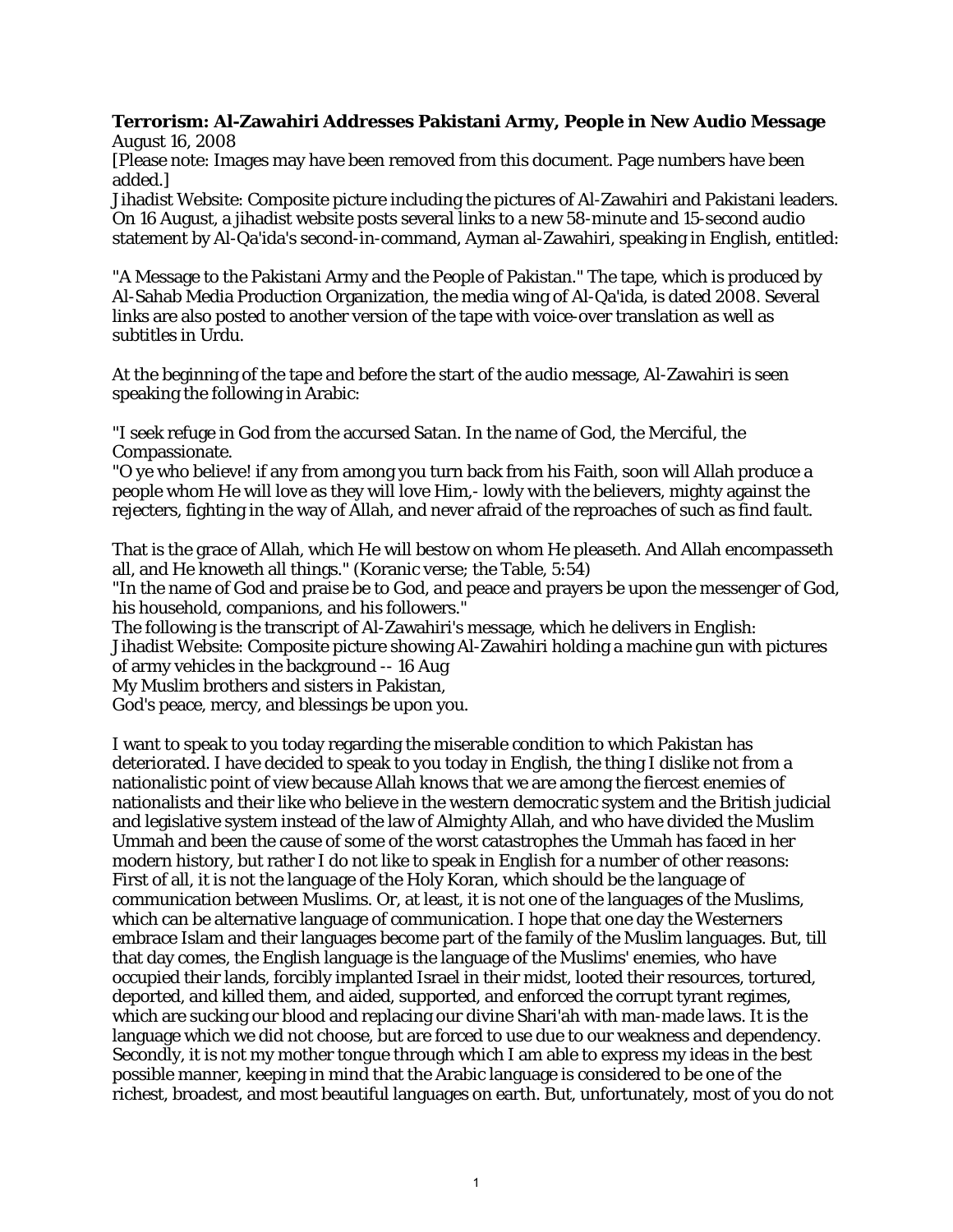understand the Arabic language and sadly, I am unable to speak in Urdu, that charming language. Otherwise, I would not hesitate to speak in it. Therefore, and in spite of all that I have mentioned, I have decided to speak to you today in English in order to communicate directly with you and draw your attention as much as I can to the imminent and grave dangers which are facing Pakistan.

So, from the start, I beg your pardon for my weak English language, which I have only partially mastered. The second thing: I wish to beg your pardon for is that for me and for all my brothers who have lived in Pakistan for some time, it is difficult to remain detached and neutral on issues relating to Pakistan because we have a deep emotional and sentimental relationship with this land and its peoples.

All of us have enjoyed the warm welcome and the caring attitude of most Pakistanis, which has been so evident during the current Crusade being carried out in Pakistan by (Pakistani President) Pervez (Musharraf) and his hunting dogs in compliance with the orders of their masters in Washington. And for me personally, Pakistan is an old love from my childhood days because my grandfather Professor Abd-al-Wahhab Azzam, may God have mercy on his soul, was a great lover of scholar Iqbal, may God have mercy on his soul. He was the first to translate his poems into Arabic poetry and among his many books was one about scholar Iqbal, may God have mercy on his soul. I read that book and much of his Arabic translations of Piam-e Mashriq, Armaghan-e Hijaz, and Zarb-e Kaleem and other divans early in my life. And as I grew up, Pakistan represented for me as well as many millions of Muslims a hope and a dream of establishing a strong and independent Muslim government after the colonial era. I came face to face with that hope in reality in the summer of 1980 when I came to Pakistan for the first time, to treat the Afghan muhajirin (refugees) and mujahidin. And from that time until I, along with thousands of other sincere Muslims supporting the Afghan jihad, was forced to leave Pakistan at the behest of the Crusader Americans in the early nineties. I stayed no less than six years in Pakistan, mostly in Pesha war, that charming city which I still admire greatly. And during my time there, I came to know its ins and outs like any real Peshawarite. Throughout that time, I, like thounsands of my brothers, mixed thoroughly with Pakistani society and I was blessed to have at that time some fine Pakistani friends and brothers, whom I hope still remember me today. As I said before, I came into actual contact with what I considered to be a hope. And by living in Pakistan, I was given the opportunity by the grace of Allah to develop a deep understanding of the complex goods and evils of Pakistan. Moreover, I was able to compare the common powers and ills of many different Muslim societies. And after all those years and experiences, I still consider Pakistan to represent a hope and a bastion for the establishment of a strong independent Muslim country, not only in the post-colonial era, but also in the face of the contemporary Zionist-Crusader campaign.

This hope is not based on the so-called theory of Pakistan, which has now vanished particularly after the engagement of the Pakistani army and security agencies in the American war against Islam and the massacre of the Red Mosque. Rather, it is based on my belief that there are millions of Muslims in Pakistan ready to sacrifice all that can be sacrificed for the victory of Islam.

When I was living in Pakistan, it was difficult for me to imagine that one day we would be thrown out of Pakistan, or that the liberators of Afghanistan and the defenders of Pakistan would be overnight declared the so-called terrorists and pursued in every nook and cranny of the country. To this day, there lies next to the border gate of Turkham a silent graveyard containing the remains of approximately 200 Arab mujahidin and standing as a living material witness to how the rulers of the so-called Islamic Republic of Pakistan betrayed their Muslim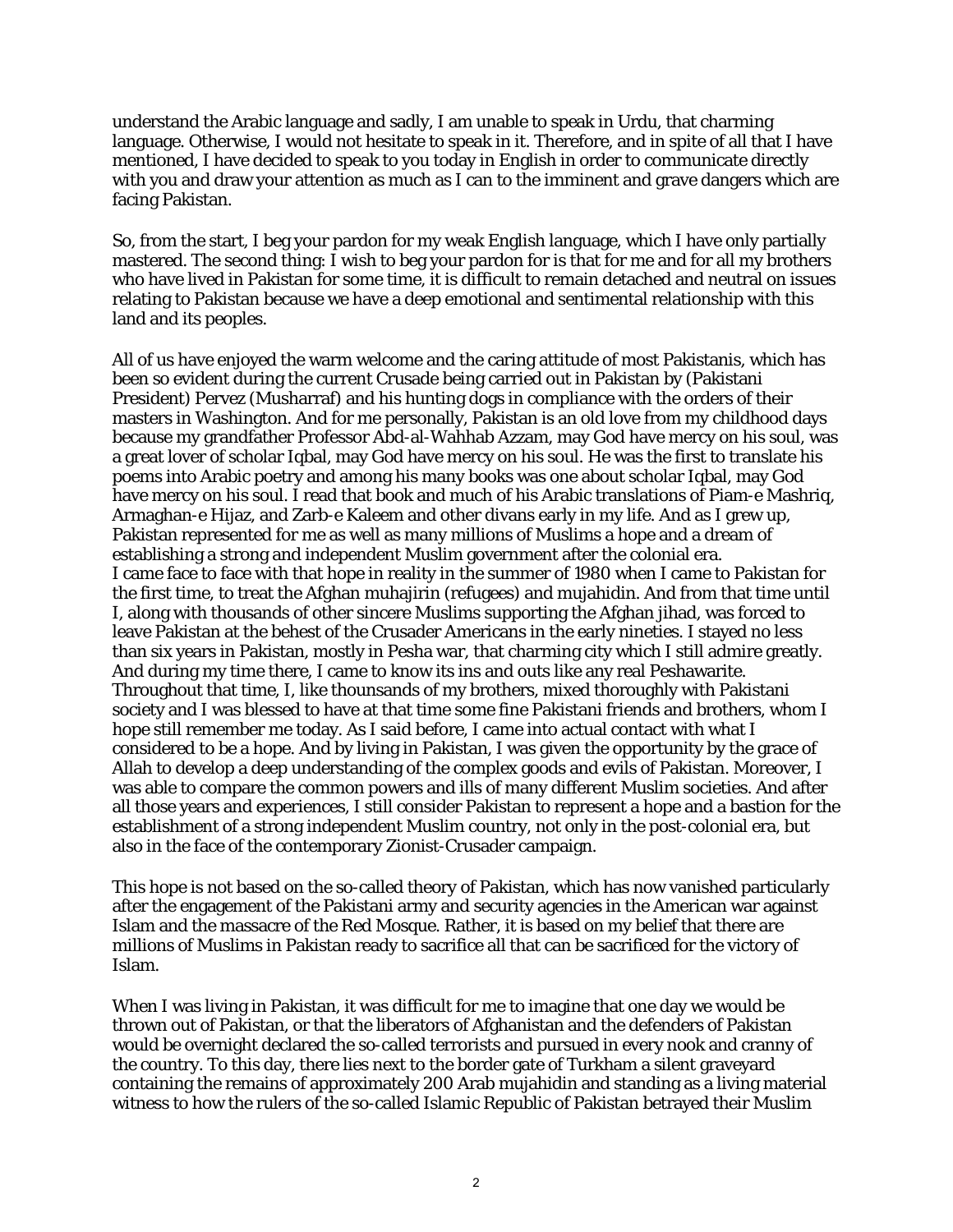brothers who inflicted no harm on Pakistan and committed no sin other than sacrificing their souls for the sake of Allah to liberate Afghanistan and protect the borders of Pakistan. After that, life taught me to be more realistic and I stumbled upon the bitter reality that these greedy rulers were not only prepared to betray their Muslims brothers and deport them from Pakistan, but also prepared to kill and arrest their innocent and cooperative Muslim neighbors and to help and support the neo-Crusaders in occupying their lands, bombing and burning their villages, and overthrowing their honest Islamic Emirate and replacing it with a corrupt anti-Pakistan puppet regime made up of traitors and drug traffickers, many of whom are loyal to India and Russia. And not only that, but they are also prepared to kill their own citizens and demolish their houses over the heads of their women and children. They are even prepared to destroy mosques and madrassas (religious seminaries) and kill thousands of innocent male and female students just to appease and please their pay masters, the neo-Crusaders in the White House.

This greedy gang worships its salaries, benefits, and bribes. And if you pay them enough, they are prepared to do whatever you would like them to do, however dirty it might be, and not in the dark or behind the scenes, but in the full light of day, in uniform and under the motto: Faith, Allah fearingness, and jihad for the sake of Allah. Therefore, my message today to every Pakistani Muslim sincere in his love for Islam and his prophet, peace be upon him, is to rise up to his religious and moral responsibility and to ask himself specific, serious, and crucial questions:

1. Is the Pakistani Army defending Muslims, or is it merely a security service agency or a band of mercenaries which kills Muslims to please its pay masters, the neo-Crusaders in the White House? And what do these American masters really think of the Pakistani Army?

2. Can any Pakistani serving in such an army, or directly contributing to his government's criminal role in the modern anti-Islam Crusade, the so-called war on terror, really be a since r e Muslim? Or is he simply an enemy of Islam, violating the fundamental principles of the Koran and Sunnah (the prophet's tradition)?

3. Does anything by the name of the theory of Pakistan still exist? Or has it drowned in the innocent blood spilled in the name of the war on terror, or perhaps been crushed under the ruins of the Red Mosque?

Regarding the first question, it is evident that for years the Pakistani Army's primary duty has been to take part both directly as well as indirectly in the killing of Muslims from Kabul to Islamabad. It has, through the orders of its greedy commanding officers, been transformed into an army which, instead of acting as the defender of the Ummah, is in fact posing the greatest of dangers to the dignity, safety, and property of Muslims in South Asia and the Middle East and is even threatening the very existence of Pakistan."

(At minute 12:10 into the tape, archival video statements made by Commander Abizaid, US Central Command, are shown: Abizaid says: "This is a battle of moderation against extremism and it is one that we have got to fight. And Pakistan has shown immense courage in doing that. The Pakistani armed forces have moved into an area where the extremists were openly operating up in Waziristan."

At minute 12:27 into the tape, video footage of military operations is featured. The footage shows coalition forces deploying and mopping up an area in a place that seems to be a border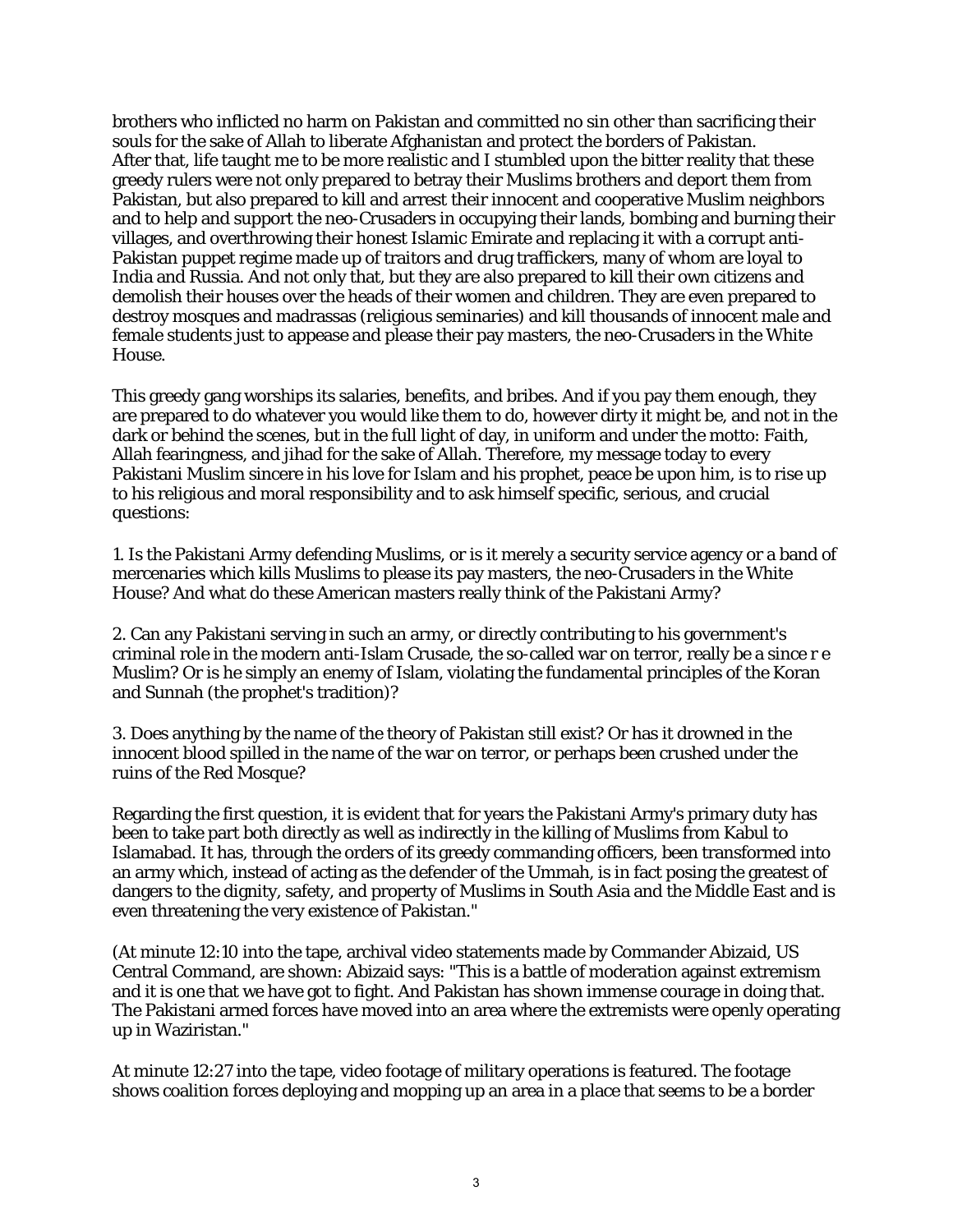area between Pakistan and Afghanistan, as well as footage of Afghan fighters walking down a mountain. The video footage also shows coalition forces breaking into houses.

At minute 13:33 into the tape, a helicopter hovering over the sea and then landing on a warship is shown while an unidentified speaker says: "The Pakistani Navy also plays an important role in the US coalition. American warships are sitting targets for suicide bombers."

At minute 13:44, the tape shows Captain Asif Khalid from the Pakistani Navy saying: "The coalition presence over here has ensured that the sea lines or the sea areas are not used for terrorist operations.")

Al-Zawahiri continues: "Just compare the practices of the Pakistan Army with its famous motto: Faith, Allah fearingness, and jihad for the sake of Allah, and you will discover that the writing of such a motto on army buildings is nothing more than a silly joke.

Let me, my brothers and sisters, remind you here of just some of the crimes committed by Pervez and his bribe-seeking gang against Muslims inside and outside Pakistan.

1. Pervez has proven himself to be one of the biggest enemies of Islam in Pakistan, if not the biggest of all. He declared in his first statement after his takeover of the presidency, as he was hugging his two dogs, that his ideal and role model is Ataturk, who destroyed the Khilafah (the state of Islamic rule), killed the ulema, banned the hijab, and forcibly imposed secularism upon Turkey. In accordance with the orders of the neo-Crusaders, Pervez offered all the support necessary to topple the Islamic Emirate in Kabul. And with that, the government of Pakistan killed the hope which the Muslim Afghan nation fought 20 years to achieve and for which millions of ordinary Muslims and thousands of mujahidin laid down their lives; (namely,) an Islamic state in Afghanistan. And with that, it accomplished the old objective of America and the West, which they had tried their best to realize after the Russian defeat; (namely,) to establish a broad-based government made up of secularists, atheists, communists, warlords, and agents of the West. It was an objective which they themselves had failed to achieve despite all their attempts. But the Pakistani Government was able to accomplish it for them. Pervez has tried his best to put as many obstacles as he could in the path of the Islamic madrassas (schools) in Pakistan. He invented a new religion: Devoid of jihad. Enjoining of good and forbidding of evil in adherence to the rule of Shari'ah (Islamic law). A religion which he described as enlightened moderation, thus presenting a new American-sponsored Qadyaniyah (a religious sect viewed as deviant) to revive the old British-sponsored one (previous three sentences as heard).

Mighty Allah says: Who doth more wrong than he who inventeth a lie against Allah or rejecteth His Signs? But verily the wrong-doers never shall prosper. (Koranic verse; 6:21) And scholar Iqbal, may God bestow mercy upon him, said: He may change the Ka'ba into a Magian fire home if he wishes, or may install the European idol in it if he wants. He may make of the Koran a plaything of interpretation, and invent a new Shari'ah (Islamic law) if he wants (Last two sentences are spoken in Urdu with English subtitles).

Pervez destroyed the very grounds for the existence of Pakistan, and shattered the theory of Pakistan when he joined the war on terror, in which he assaulted his own Muslim people, their Muslim neighbors, and their supporters, and when he massacred the students of the Red Mosque by demolishing it over their heads. Lest we forget, dividing Pakistan continues to be a permanent, joint Indian-American aim. The leadership of the Pakistan Army has helped extensively to achieve this goal by launching military operations against the people of Pakistan. Regarding the Red Mosque, what did its destruction and the massacre committed within it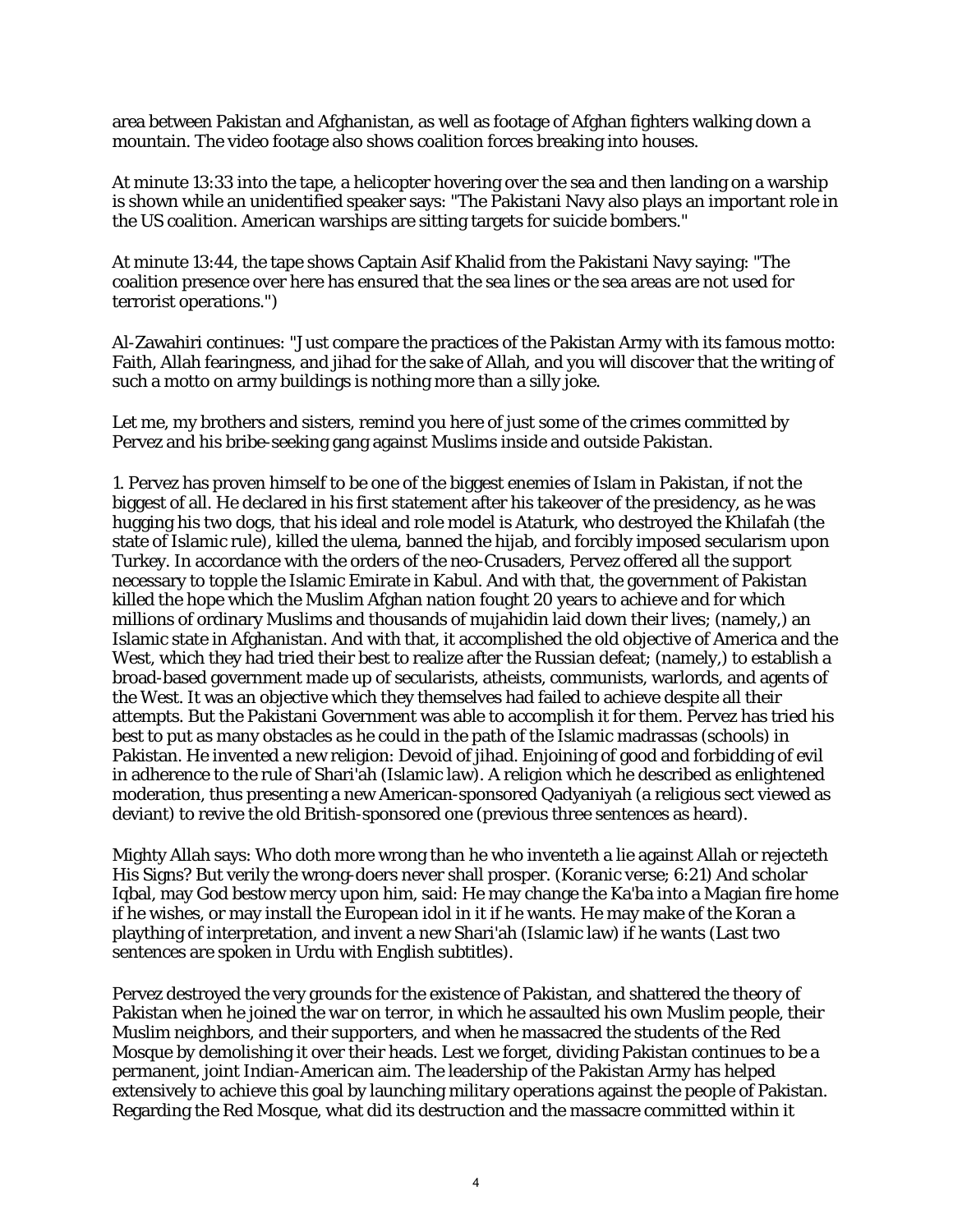expose? It exposed the corruption which prevails in the Pakistani military, bureaucracy, and political establishment. It was and is a bleeding wound in the conscience of every free, sincere Muslim. Beneath the ruins of the Red Mosque, the theory of Pakistan was buried, and the goal of its creation was lost. And over the dead bodies and those martyrs, the American, Zionist, and Indian flags were raised high. The assault on the Red Mosque and the tribal areas exposed the ugly anti-Islamic face of the military leadership of Pakistan. In the tribal areas, it partially succeeded in concealing the real crimes. But in the Red Mosque, the bombs' fumes, mixed with the smell of the students' charred flesh, spread to every corner of Pakistan. And the massacre was covered by both the local and foreign media. The massacre at the Red Mosque exposed the ugliness and hypocritical double standards of Western civilization, for had a single church been attacked and a single American or Briton killed, a violent wave of protest would have flared up, perhaps ending the Security Council sanctions. But when the Red Mosque is stormed and those inside it are killed, and the exact number of victims, and even the location of their remains, are concealed, it is treated as nothing more than a security operation to pacify some fanatics. The massacre at the Red Mosque by the rangers, elite commandos, regular army, agents of the ISI (Inter-Services Intelligence -- Pakistani security organization), and military intelligence is a disgrace for every officer and solider in Pakistan. It provokes a very serious question: Is the Pakistani Army defending Islam in Pakistan and South Asia or attacking it for the benefit of Muslims' enemies? Does it represent the shield of Muslims in Pakistan, or is it the criminal heir to the British Indian Army?

3. (Numeration as heard) Pervez has seriously threatened the national security of Pakistan. Pervez is the one who fully supported the Americans in toppling the Islamic Emirate in Kabul, and replacing it with a regime loyal to India and hostile to Pakistan.

(At minute 20 into the tape, archival video footage is shown featuring an excerpt of an interview which a US television network conducted with President Pervez Musharraf. The footage shows the Pakistani president stressing the need to "defeat" the Taliban).

As a result of that, Indian Intelligence snuck into the Afghan-Pakistan border region and opened its consulates in the cities adjacent to Pakistan. With the Islamic Emirate's departure from Kabul, the Pakistani Army's loss was twofold. First, it lost the strategic depth which Afghanistan, with its high altitude terrain and mountains, can affor d du ring any confrontation with India. Secondly, the back of the Pakistani Army became exposed to a hostile regime loyal to its enemies. If you add to this the success of India in making use of air bases in Tajikistan and its efforts to expand military cooperation with Central Asian states, the extent of the strategic blunder the Pakistani Army committed becomes apparent.

Pervez is the one who has put Pakistan's nuclear program in jeopardy by allowing it to fall under American surveillance, thus making Pakistan's national secrets available to Jewish and Indian intelligence. The American accusations against Abd-al-Qadir Khan (the founder of Pakistan's nuclear program) were used as an excuse to justify that.

(At minute 22 into the tape, archival video footage is shown featuring an excerpt of an interview which a US television network conducted with President Musharraf. The footage shows Musharraf answering questions on the arrest of Khan).

However, is it logical that Abd-al-Qadir Khan was outside the surveillance of Pakistani Intelligence? Whether or not that is really the case, the first ones to be tried in the Abd-al-Qadir Khan case should be the high commands of the Pakistani Army and Intelligence, with Pervez at their head. But Abd-al-Qadir Khan was used as a scapegoat to appease the Americans.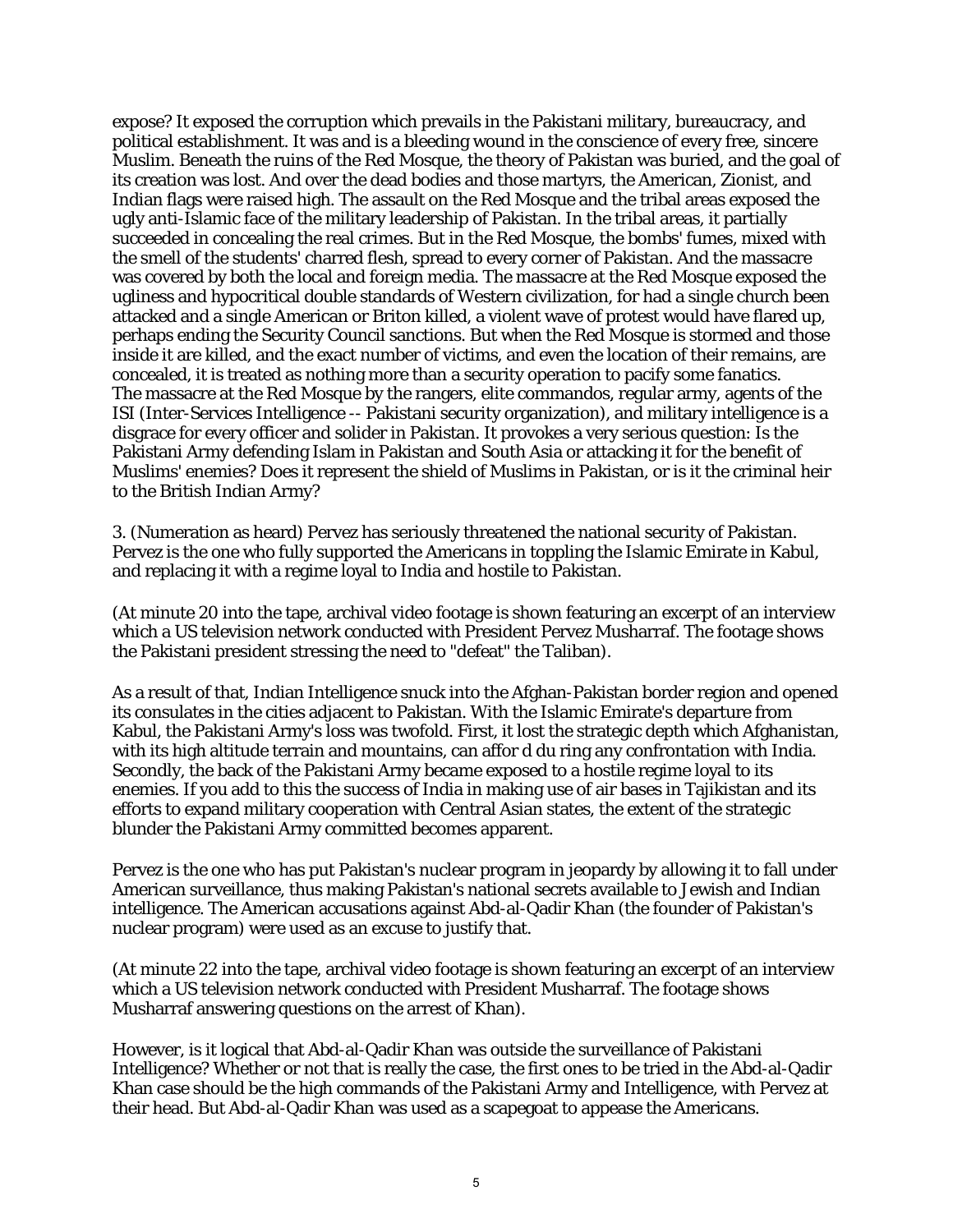(At minute 23 into the tape, archival video footage is shown featuring an excerpt of an interview which a US television network conducted with President Musharraf. The footage shows Musharraf answering a question on how the nuclear materials were moved outside the country without someone in the government or the army finding out).

Pervez is the one who has ignited civil war inside Pakistan by indulging in a fruitless bloody struggle in the tribal areas in blind obedience to American orders, resulting in catastrophic harm to Pakistan's national security. The worst situation any army could possibly imagine is to be responsible for defending its borders even as it is entangled in an internal civil conflict. Pakistan's collective memory has not yet forgotten the dire consequences of the civil war in East Pakistan. Everything that Pervez and his generals have done in Wazirstan, Bajaur, Swat, and Balochistan they will not hesitate to repeat in Karachi, Lahore, Peshawar, and any other place the Americans order them to strike. Pervez is the one who has tried to change the combat doctrine of the Pakistani Armed Forces by repeatedly insisting that the real threat against Pakistan lies within and does not come from outside.

(At minute 26 into the tape, archival video footage is shown featuring President Musharraf saying that "the enemy is inside the country")

That is to say, he is urging the Pakistani Armed Forces to concentrate on fighting their own people and ignore the Indian threat. When the combat doctrine of any army is corrupted and its service becomes merely for the sake of post and salary, this army will, without doubt, flee the battlefield at any real confrontation.

How can the Pakistani officer or solider be convinced that he is protecting Islam when he has enabled the Americans to kill tens of thousands of Muslims in Afghanistan and helped them to remove the Islamic Emirate from Kabul? How can the Pakistani officer or solider be convinced that he is protecting the honor of the Pakistani people when he is being ordered by his superiors to kill women and children inside his own country? How can the Pakistani officer or soldier be convinced that he is safeguarding the dignity and high repute of Pakistan when he receives orders from his commanders to launch a new massacre with every visit of a senior American official? Thus, Pervez has dealt severe blows to the morale of the Pakistani Army twice. The first time was when he ordered it to launch an immoral anti-Islam war against its own people as mercenaries under the American flag. The second was when he exposed the army to repeated humiliating defeats at the hands of the brave Islam-defending tribal fighters.4. Pervez is trying to sell Kashmir at any available price. He stated in March 2004 that he wants to conduct a national dialogue about possible solutions for Kashmir, including local autonomy, joint Indo-Pakistani administration, and UN supervision. He has strangled the jihadist resistance to India. He has offered and is still offering repeated concessions in the Kashmir issue, whereas India has not retreated a single inch from its obstinate stand. He is trying to mislead the Muslim ummah (nation) in Pakistan by falsely claiming that the problem with India will be solved through confidence-building measures in an attempt to end the struggle for the liberation of Kashmir, the core issue between India and Pakistan. And he is the one targeting the Arab mujahidin and their brothers from all over the Muslim world, who are considered to be one of the most important keys to the liberation of Kashmir, just as they played a crucial part in the liberation of Afghanistan before.

I wish to stress here the vital fact that the Jihad to liberate Kashmir should first be liberated from the ISI because corrupt governments spoil jihad. These governments defer to the wishes of superpowers and no jihad will succeed unless it is freed from the wishes of the enemies of Islam.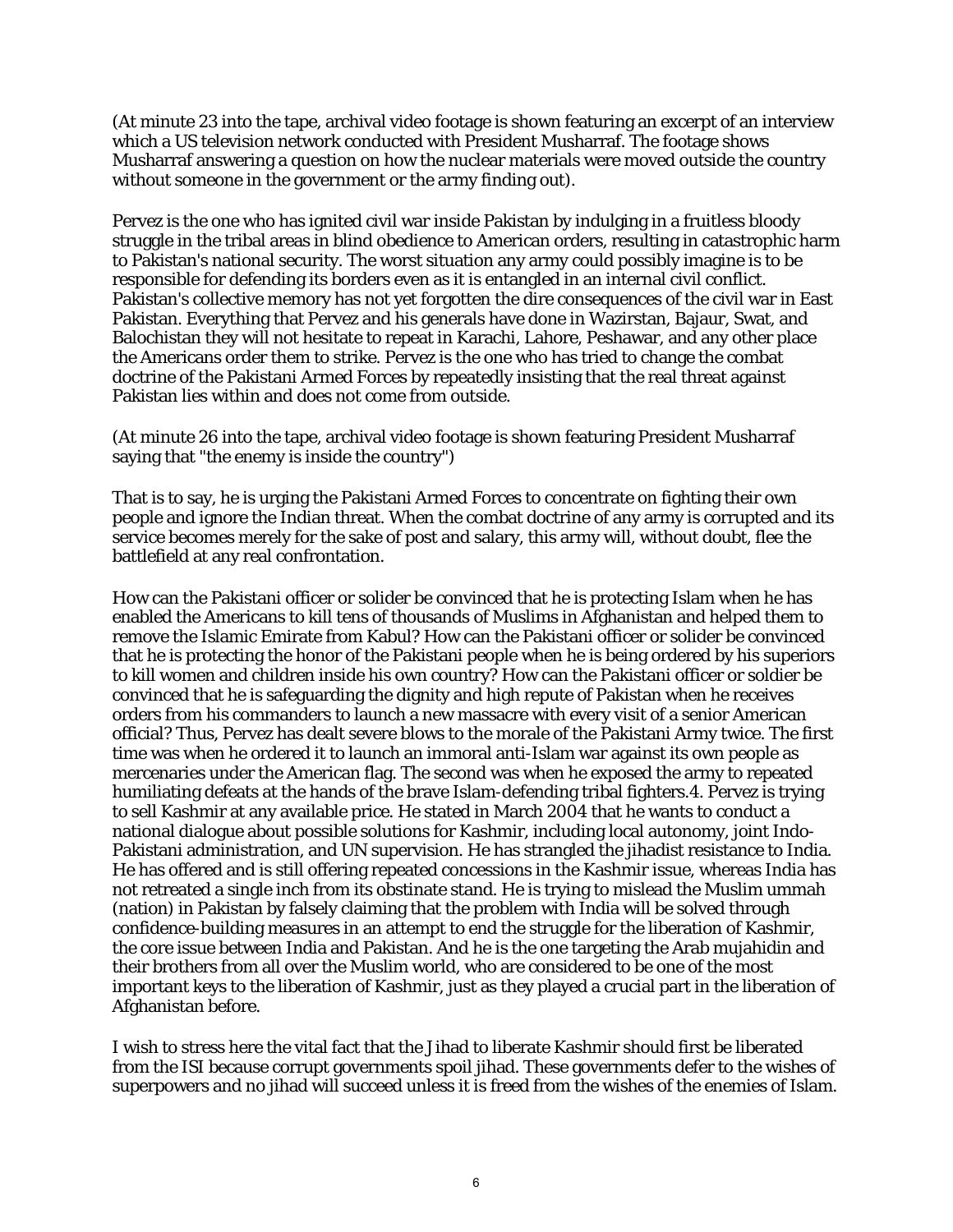5. Pervez has practically recognized Israel in an attempt to mentally prepare the Pakistani people for the recognition of a non-Muslim state in Kashmir.

6. Pervez has insulted and compromised Pakistan's sovereignty by allowing the CIA and FBI to operate freely in Pakistan and arrest, interrogate, torture, deport, and detain any person, whether Pakistani or not, for as long as they like, thus turning the Pakistani Army and security agencies into hunting dogs in the contemporary Crusade.

(At minute 30:20 into the tape, archival footage is shown of President Musharraf speaking in English: "We are fighting first of all Al-Qa'ida. Let us take Al-Qa'ida. We have arrested or eliminated about 700 Al-Qa'ida leaders, only Pakistan did that, not to mention whoever has been killed or arrested lately. I challenge: Which other country has done this?")

It is no secret that the Americans have exclusive control of many Guantanamo-like detention centers on Pakistani soil.

7. Pervez and his greedy gang have committed all the crimes because of which he claimed he took power so he could save Pakistan from their evils. If you were to read his memoirs you would find no single sin of which he accused Benazir (Bhutto) and Nawaz (Sharif), which he himself has not committed subsequently. And because Pervez is thirsty for money and a bribeseeker, he is always trying to convince the people of Pakistan to look out only for their own material interests, regardless of any Islamic or moral considerations.

(At minute 31:33 into the tape, an archival video clip shows President Musharraf giving an address, speaking in Urdu with English subtitles, transcribed from English: "What do we want in Afghanistan? We want peace in Afghanistan. Why do we want this? I have said before that first comes Pakistan. What is Pakistan's interest? Pakistan has the greatest interest in it. When there is peace in Afghanistan, the economy of the Central Asian republics that I explained before, their trade, their oil, and their gas will come here and go through Pakistan and go through Afghanistan and Pakistan. When there is peace and development in Afghanistan, Pakistan's foreign exchange will increase, and Pakistan's economy will uplift").

This is exactly the same logic of drug traffickers, white slavery mafias, spies, and traitors. Almighty Allah has said: Satan threatens you with poverty and enjoins you to be niggardly, and Allah promises you forgiveness from Himself and abundance, and Allah is Ample-giving, Knowing. (Koranic verse; Al-Baqarah, 268)

He has also said: But you will see those in whose hearts is a disease Hastening towards them saying: We fear lest a calamity should befall us so that they shall be regretting on account of what they hid in their souls . (Ko ranic verse; Al-Ma'idah, 52)

Now, another Pervez; namely, Pervez Ishfaq Kiyani, has taken over the same duties that the old Pervez used to perform for the US, and accordingly, we see him as an equally hostile enemy of Islam.

(At minute 33:17 into the tape, archival video shows President Musharraf addressing a gathering, speaking in English: "Kiyani now takes over from me. He has taken over. I have known Kiyani for the last two decades. He has so (word indistinct). I know he is an officer of great professional (word indistinct) qualities, and I know that he will lead the army well, if not better than what I did. I have full faith and trust in him and I have no doubt that the army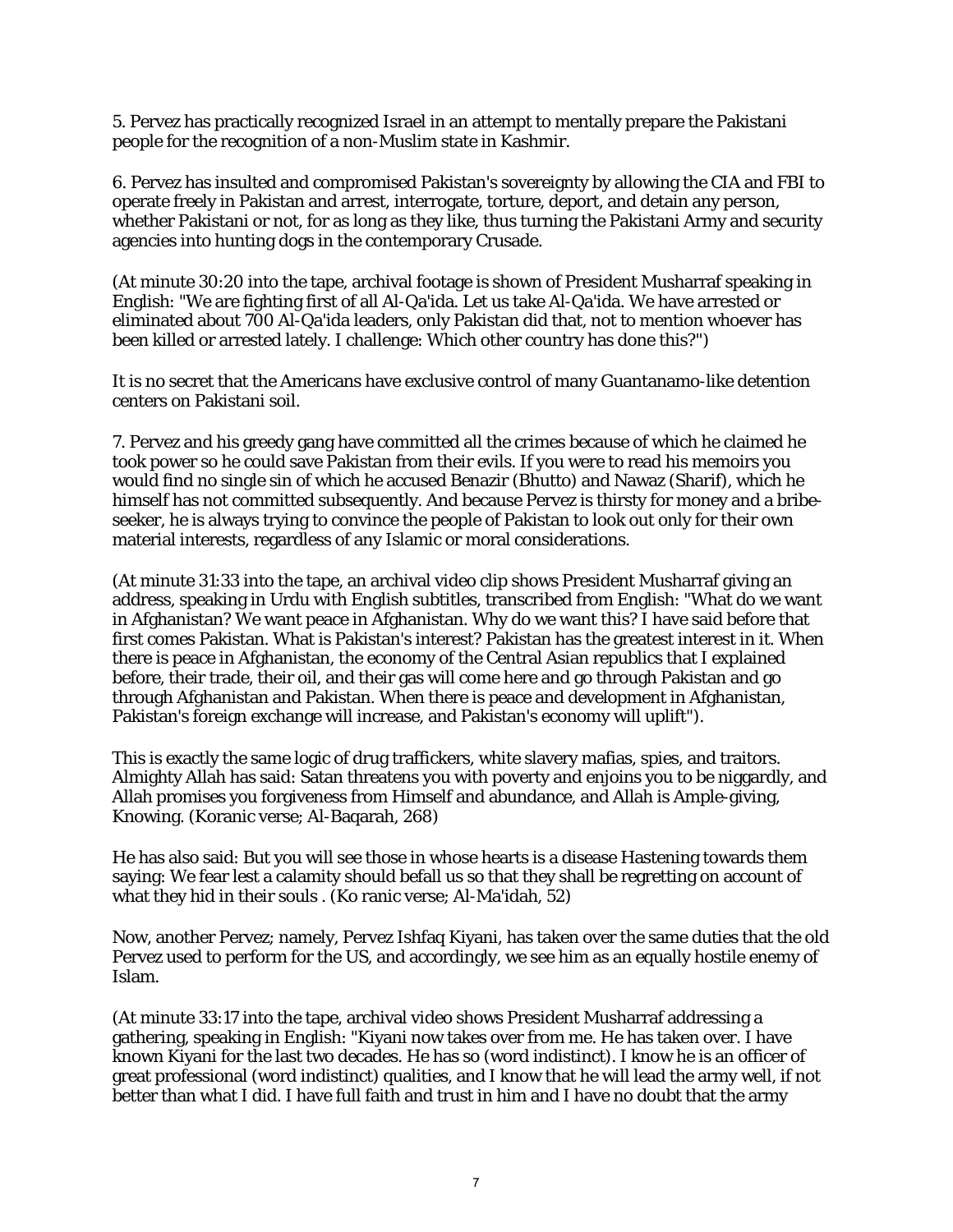remains committed to whatever role it is playing in national building and in the protection of the nation").

In all the aforementioned examples, we shall be fools if we do not recognize the American factor in the politics of Pakistan, which is virtually ruled from the American Embassy. And now, and after all those services provided by Pervez and his greedy gang to the Americans, let us take a look at how the Americans view the Pakistani Army and security agencies.

(At minute 34:34 into the tape, archival video shows President Musharraf interviewed by an unidentified correspondent of an American news network, speaking in English:

"Correspondent: What did (former US Deputy Secretary of State Richard) Armitage tell the director of your intelligence right after 11 September?

"Musharraf: The director of intelligence told me that he said: Be prepared to be bombed, and to be prepared to go back to the Stone Age.

"Correspondent: Richard Armitage said that you should be prepared to be bombed back to the Stone Age.

"Musharraf: Yes.

"Correspondent: What was your reaction?

"Musharraf: One has to react. One has to think and take action in the interest of the nation, and that is what I did.

"Correspondent: Were you not insulted?

"Musharraf: Yes, I thought it was a very rude remark").

Let me remind my brothers and sisters of the cartoon which appeared in the American press after the arrest of brother Abu-al-Faraj al-Libi, may Allah release him soon, showing an American soldier patting a hunting dog and asking him to bring Usama Bin-Ladin, may Allah protect him. The American may like his dog play with it, feed, it, smile at it, and maybe even kiss it. But after all is said and done, it is still a dog. Let me remind my brothers and sisters that the present Army Chief Pervez Kiyani was the senior hunter of Abu-al-Faraj, may Allah release him soon. That is the American psychological perception of the Pakistani Army and security agencies in spite of all the smiles and compliments. In contrast, we have solid proof of American alignment with India in their advanced cooperation with it, particularly in the nuclear and high technology fields as well as in military training.

The parable of those who take guardians besides Allah is as the parable of the spider that makes for itself a house, and most surely the frailest of the houses is the spider's house, did they but know. (Koranic verse; Al-Ankabut, 41)

And whoever takes Satan for a guardian rather than Allah, he indeed shall suffer a manifest loss. He gives them promises and excites vain desires in them; and Satan does not promise them but to deceive. (Koranic verses; Al-Nisa, 119-120)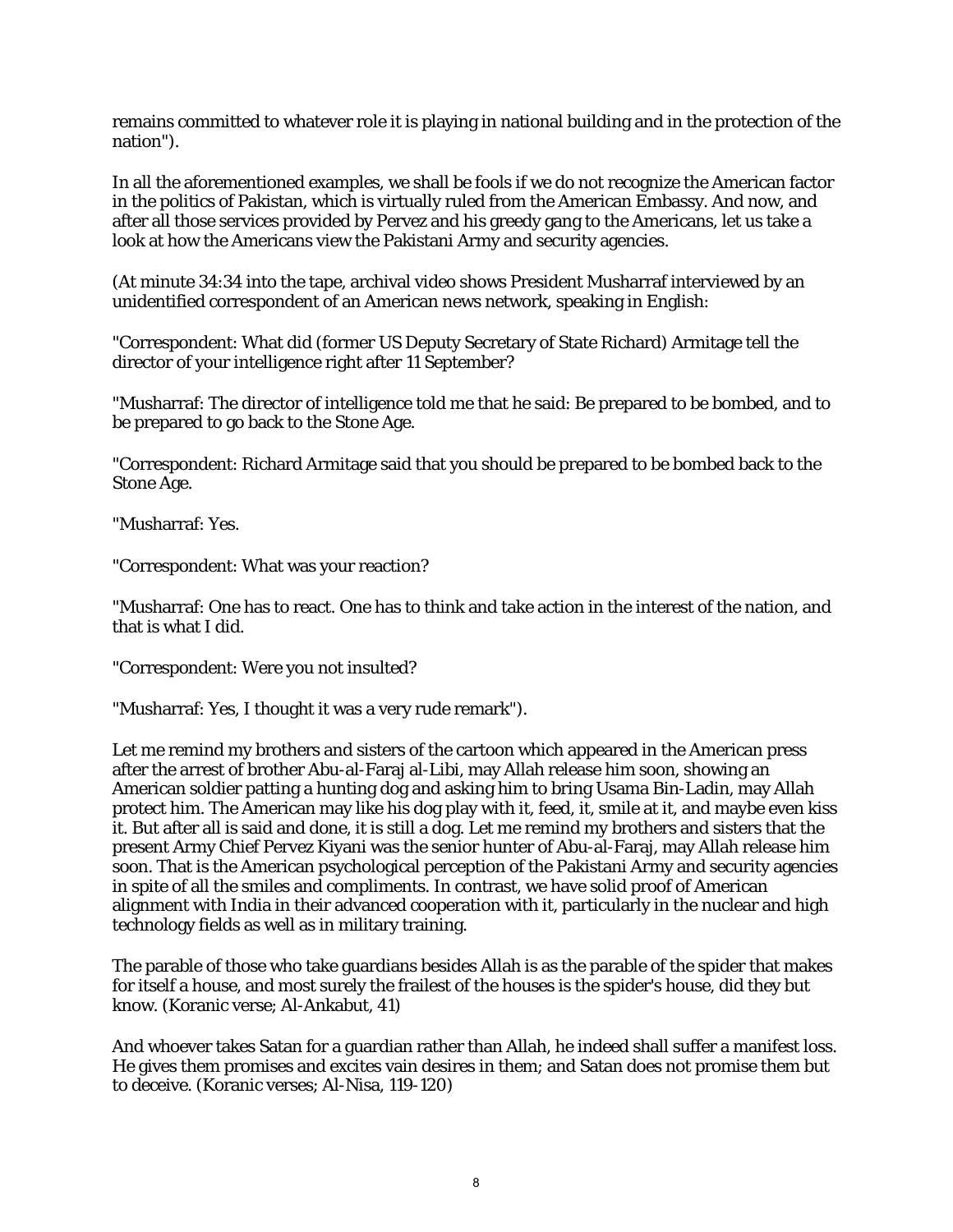As regards the second question: Is any Pakistani serving in such an army or taking part with his government in the contemporary Crusade which they call the war on terror a true and sincere Muslim, or is he an enemy of Islam violating the very principles of the Koran and Sunnah?

Almighty Allah has said:

O you who believe! Do not take the Jews and the Christians for friends; they are friends of each other and whoever amongst you takes them for a friend then surely he is one of them, surely Allah does not guide the unjust people. (Koranic verse; Al-Ma'idah, 51)

Al-Imam Al-Tabari, may Allah have mercy on his s ou l, s aid in his tafsir (interpretation of Koran) commenting on this verse: Whoever supports and champions the Jews and Christians against the Muslims becomes a follower of their religion and faith, because no one supports someone else unless he is pleased with him and his religion. And if he is pleased with him and his religion, then he has hated and become hostile to that which opposes him, and his status becomes the same as his.

And Al-Imam Al-Jassas al-Hanafi, may Allah have mercy upon his soul, commenting on the same verse, said: The speech here is directed either to the Arab mushrikin (polytheists) or to the Muslims, and that in the later case it is a note that you are a kafir (infidel) like them because of your championing of them.

This is why I warn each and every officer and soldier in the Pakistani Army and security forces of the grave consequences; Almighty Allah has prepared for those assisting the kafirs (infidels) against the Muslims. And each one of them, particularly from the lower ranks, should know that Pervez does not care about them at all, and is throwing them into the hell of a civil war carelessly, and is prepared to sacrifice thousands of low-ranking personnel in order to guarantee the continuous flow of American bribes. I request each Muslim in Pakistan to remember the glorious history of their noble scholars who resisted fiercely any and all cooperation with or support for the British Indian Army.

Shaykh al-Hind Maulana Mahmoud al-Hasan, may Allah have mercy on his soul, said in his fatwa to the students of Aligarh University: You have no choice but to abandon supporting and championing Islam's enemies, whether in practice or in belief, and the religious basis of this matter is undeniable.

And he wrote in his letter to the Jam'iyat Ulama meeting in Amritsar: The fiercest enemies of Islam and Muslims are the British, so it is mandatory to stop supporting them. And his student Sayyid Husayn Madani, may Allah have mercy on his soul, stood up in court to say: Joining the British Army, helping another to join it, or advising him to join, and supporting the British Army or giving it loans for war; all are haram (impermissible).He also said: Mr Lloyd George, during the invasion of Bait-al-Maqdis (Arabic name for Jerusalem), named this war a Crusade. Mr Churchill also called it a Crusade. Therefore, I declare now in plain and clear words that any Muslim who champions Christianity not only commits a sin but also becomes a kafir. He also stated that the second form of killing a Muslim is when a person considers killing Muslims as permissible and does not feel sorry or repent for this act. For example, if there is a Muslim army which says fighting is our job, so even if Muslims come in front of us we will fight them, as if raising a sword against a Muslim is no sin. Or they say: Our masters have ordered us to fight Muslims and we are fed by their money, so we should obey their orders as if there is nothing wrong in obeying someone's orders to kill Muslims as long as he keeps feeding you.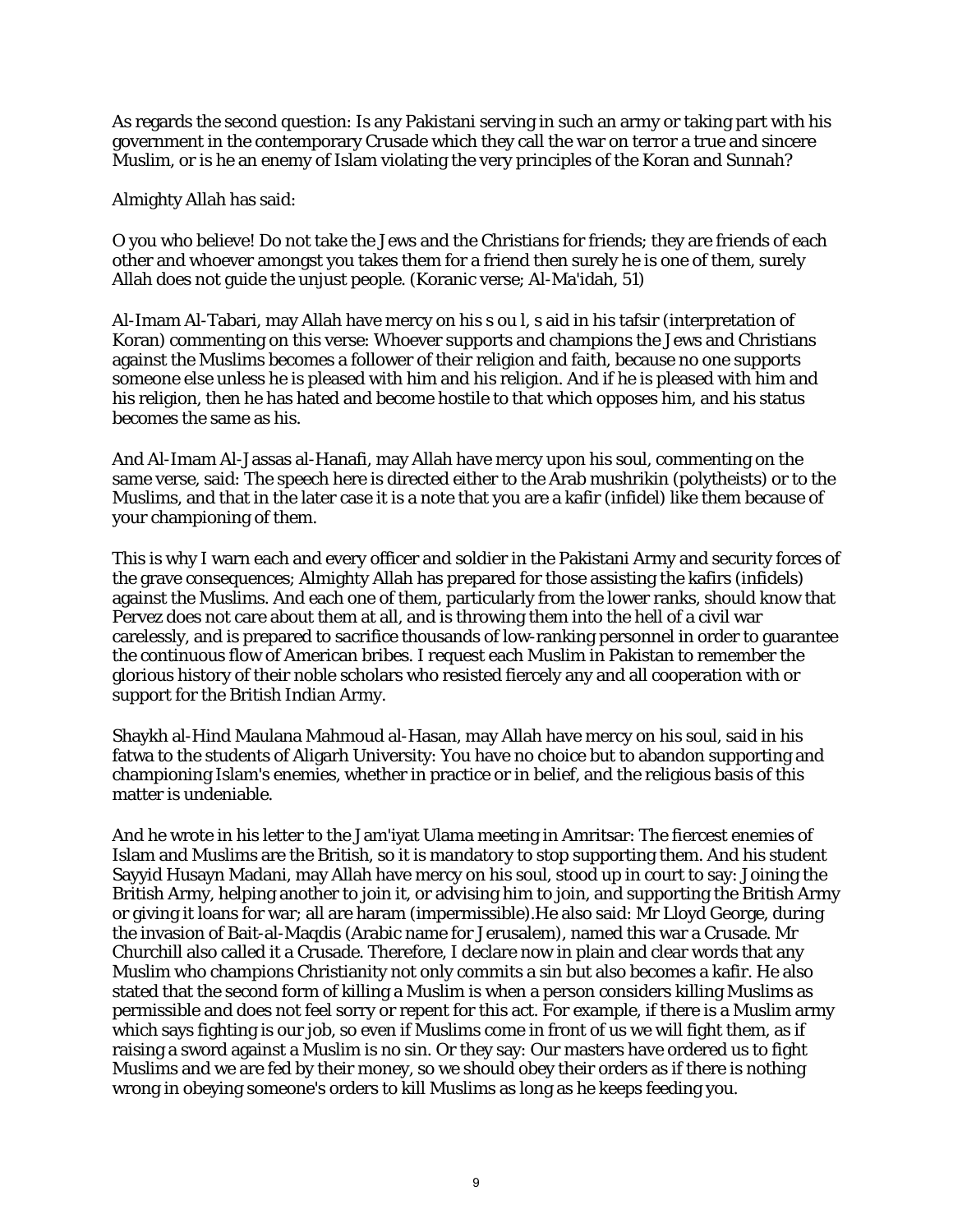Thus, in such a condition, it is the agreed upon verdict of the entire ummah that the person committing such an act is surely and verily a kafir, and has committed the type of kufr (infidelity) that expels him from the ummah. His ruling according to the law of Allah is the same as that of kuffar and mushrikin, both in this world and the hereafter. No Muslim is allowed to consider such a person to be a Muslim or deserving of being dealt with in the manner in which we deal with other Muslims.

The third possible form of killing a Muslim is when a Muslim fights alongside kuffar against other Muslims or aids them in war so that the kuffar attain success and victory, and when a war is waged between Muslims and non-Muslims he sides with the kuffar. This form of the said crime embodies the greatest type of kufr and transgression and represents such an extreme condition of the death of a person's belief and annihilation of his Islam that no worse form of infidelity and di sbe lief can possibly be imagined. All the sins, offenses, and impurities of the world and each and every kind of disobedience which a Muslim can commit in this world or can think of committing are nothing when compared to this crime. Any Muslim who commits this crime surely becomes a kafir and is the worst kind of kafir. He has not only committed the sin of killing a Muslim, but has also aided and strengthened the enemies of the truth in their fight against Islam. There is no doubt that this is such an explicit and definite form of kufr that expels a person from the realm of Islam. When Islam in such a condition does not permit keeping merely a relationship of love and affection with the non-Muslims, how then can someone's faith and Islam remain intact after giving explicit support to the kuffar in their war against Islam and after directing his weapon towards Muslims?

My brothers and sisters in Pakistan, do you not notice how the words of Shaykh Al-Hind Maulana Mahmud al-Hasan and his student, Sayyid Husayn Ahmad Madani, may God bless their souls, described exactly the behavior of those who are aiding the Americans and the British today in Pakistan and Afghanistan? Do you not see how the Indian armies which were killing Muslims yesterday at the orders of the British are themselves the forces of Pervez which are today killing Muslims in Afghanistan and the tribal areas of Pakistan at the orders of the Americans? Do Pervez's forces not provide the Crusaders bases, information on bases, airports, and even detention and torture centers? Do they not supply them with food and fuel to kill, detain, torture and humiliate Muslims in Pakistan and Afghanistan? Do you not notice how when Sayyid Husayn Ahmad Madani, may God bless his soul, quoted the statements of past British politicians about their Crusade he was quoting President George Bush word for word when he declared his new Crusade against Muslims? Is it not clear that the Malta detention center, in which Shaykh Al-Hind and Sayyid Husayn Ahmad Madani, may God bless their souls, were jailed, is comparable to the Guantanamo camp? Is it not clear that we are fighting a new battle in an old war? It is the same struggle against the same enemies. The facts are the same but only the names and faces have changed.

The king's viceroy in Delhi has become the US ambassador in Islamabad. The British-Indian Army has become the US-Pakistani Army. The prime minister in London has become the president in Washington. And Sayyid Ahmad al-Shahid and Sayyid Isma'il al-Shahid, may God bless their souls, and their mujahidin are today the mujahidin in Allah's way to expel the neo-Crusaders from Afghanistan, Pakistan and the entire subcontinent. But the difference is that the jihadist awakening of today is -- by the grace of Allah -- much stronger and more widespread and not limited to the subcontinent, and the US Crusader empire is facing, by the grace of Almighty God, humiliating defeats in Afghanistan and Iraq. And now after this painful description of the degenerating situation in Pakistan, the crucial question comes: What to do? First, before discussing the answer to this question, I wish to remind every Muslim of the ijma (previous word spoken in Arabic, meaning "consensus") of Muslim scholars that when a non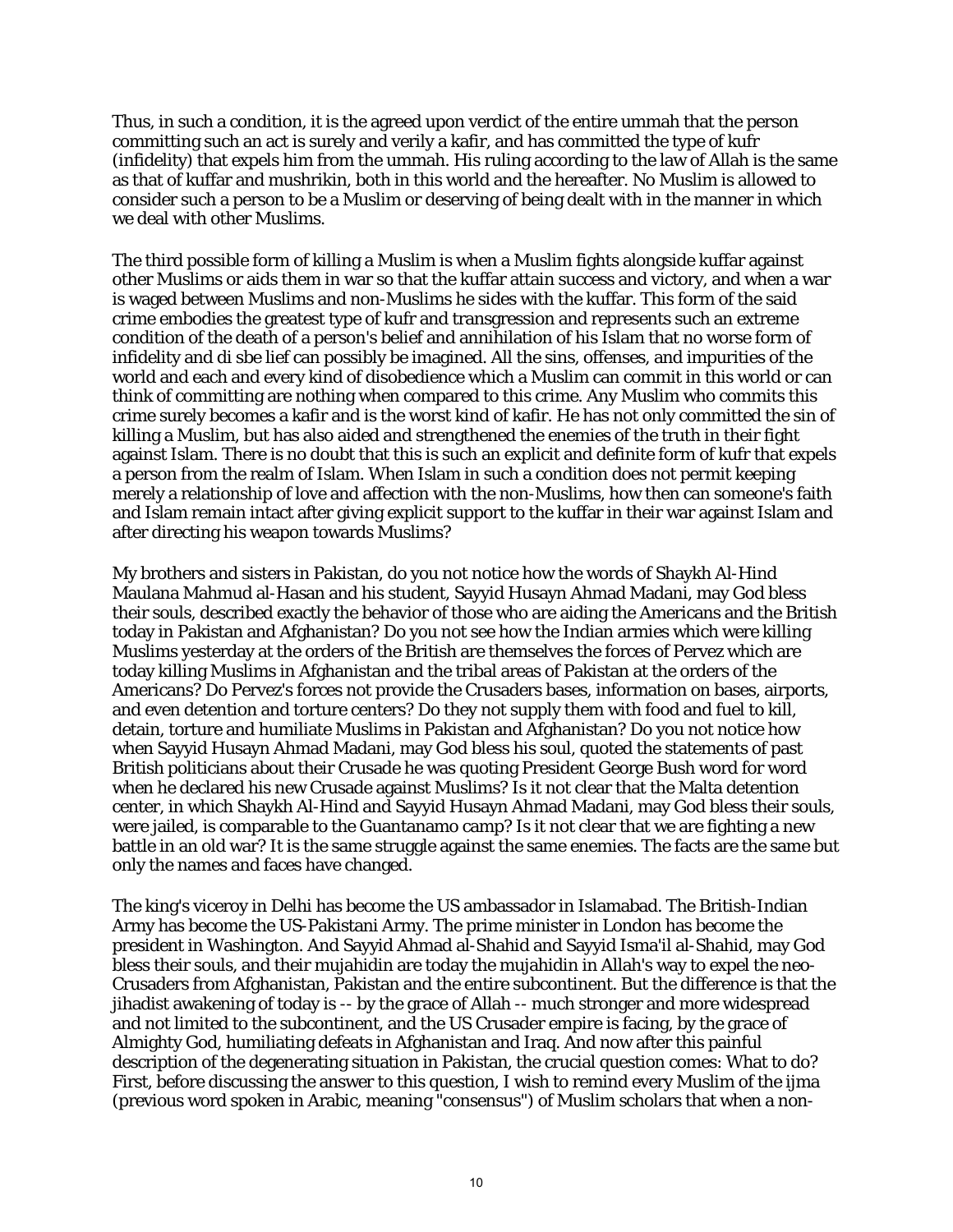Muslim enemy invades a Muslim country, it (jihad) becomes the individual duty of every Muslim to rise up and resist the invaders by all available means, and this duty extends to the other Muslim countries from the nearest to the farthest until the Muslims' ummah (nation) is able to expel the invaders from its lands. This is exactly the same as the fatwas issued by the scholars of Pakistan during the Russian invasion of Afghanistan. So what is the difference? The Russians have gone but the Americans have come to Pakistan and Afghanistan. So, coming back to the answer to the question of what to do, let me put the answer in a few short straightforward points:

1. Create awareness. We should first be aware of the real nature of the conflict. We are facing a Zionist-Crusader campaign aided by our corrupt rulers and executed by their hunting dogs. Then, this awareness must be spread to the whole nation. Although this is the duty of every Muslim in Pakistan, it is particularly the duty of the scholars in Pakistan. They must explain the facts of the Koran in order to encourage the Muslims to resist the Crusaders and their agents, and they should revive the glorious history of their ancestors; Shaykh Abd-al-Aziz, Sayyid Ahmad al-Shahid, Shah Isma'il al-Shahid, Shah Abd-al-Hai and Shaykh Al-Hind, may God bless their souls.

2. Do not kill or help in killing Muslims or aid or support the killers of Muslims. (At minute 48:15 into the tape, archival video shows an unidentified person speaking about a fatwa. The English subtitles read as follows: "We had received questions from Mr Mahmud al-Hasan and he asked for answers to his questions from our mufti in light of the Koran and the Sunnah. As an answer from the Mufti of our Dar-al-Ifta of Lal Masjid, Mufti Abd-al-Diyan issued this fatwa that is absolutely according to the Koran and the Sunnah and there is no sort of ambiguity in it whatsoever. Hazrat Qazi Abd-al-Rashid will elaborate on this subject." Afterward, Abd-al-Rashid is shown saying: "It is the primary duty upon the Ulema to guide Muslims according to the Koran and the Sunnah, to convey to them correct instructions (as to) where and to what extent the ruler shall be obeyed. Plain instructions are present regarding this subject where the Koran has commanded to "obey Allah, His Messenger, and those in authority." The commentators have clearly stated here that such obedience will only be observed in good and there shall be no obedience of the created beings in the disobedience of the Creator as it is related in the Hadith that it is unlawful to obey any created being in the disobedience of the Creator. Almost all of the prominent Dar-al-Ifta in the country -- the Jamiat-al-Rashid in Karachi likewise, the Dar al-Ulum al-Haqqaniyah of Akora Khatak, the Jami'ah Al-Ashrafiyah, the Jami'ah the Jami'ah Al-Faruqiyah, Dar al-Ifta's of Islamabad and Rawalpindi, and thousands of the Ulema of the country -- have approved this fatwa and the attestation with the signatures of hundreds of muftis has reached us and is present with us. All of them have agreed without any disagreement. They are 100 percent agreed upon the statement that it is against the Koran and the Sunnah to shower bullets on Muslim brothers and harm them in order to please kuffar (Infidels); yielding to their pressure to gain their pleasure is unlawful as well.)

Every soldier and officer should absolutely disobey any order to kill Muslims or aid the killers. I am also asking here anyone who has committed any of those sins to immediately repent and stop serving the devils of our age.

3. Join and support the mujahidin. It is the personal duty of every Muslim in Pakistan to perform Jihad against the Crusaders invading Afghanistan and Pakistan. But if he is unable to do so, he must at the very least support and aid the mujahidin.

4. Examine yourselves. Are you really following and practicing Islam personally, socially, and politically? Or are you deviating from Islam in one way or another? Are you really championing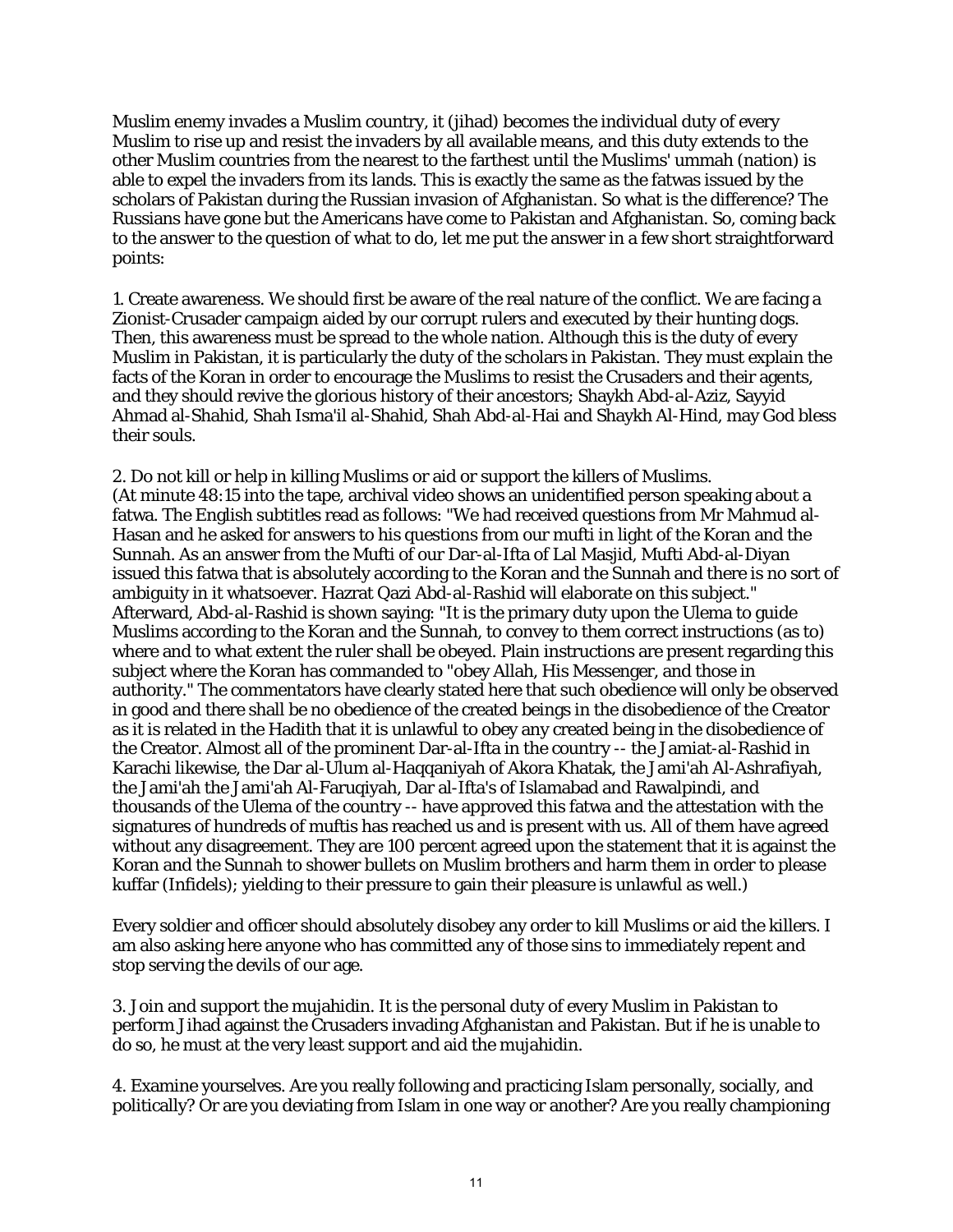Islam or are you siding with the secular pro-Western, anti-Muslim forces cooperating with the US in its Crusade against Islam: the so-called war on terror? I know that among you are those who sacrificed their jobs when Pervez decided to support the US in its war against the Islamic Emirate in October of 2001, and that among you are those who refuse to kill their brothers in Waziristan, costing them their jobs. But are you really ready to sacrifice everything in Allah's way or are you wasting your time and effort in the tiresome shows of the Pakistani political circus?

Let there be no doubt in your minds that the dominant political forces at work in Pakistan today are competing to appease and please the modern-day Crusaders in the White House and are working to destabilize this nuclear-capable nation under the aegis of the US. So, do not allow the fruits of the victory achieved through the sacrifices of the mujahidin fighting in Afghanistan, Iraq, and the tribal belt of Pakistan to be hijacked by the politicians who sat passively while the girls and boys of Hafsah University and the Red Mosque perished and burned. These are the same politicians who follow the tenets of an alien Western democratic system and judiciary and exploit Islam to fulfill their own greedy aims. This is why I address h ere everyone possessing a remnant o f in telligence and conscience in the armed forces of Pakistan to be aware that many among the Muslims continue to hold onto a glimmer of hope that among you are some decent and Allah fearing individuals who refuse to soil their hands with Muslims' blood and who do not agree with the direction Pakistan is being taken in and are prepared to take it upon themselves to ensure that the reins of power in Pakistan neither remain in the hands of Pervez and his supporters in the army nor in the hands of the present lot of politicians. But they are taken over by leaders who believe in implementing the law of God Almighty, who believe in legislating and judging according to the laws of God Almighty, who shun the Western democratic system and judiciary, who refuse to be slaves of the Crusaders and Jews, and who believe in the command of Allah: "So judge between them by what Allah hath revealed, and follow not their vain desires." (Part of a Koranic verse) and His statement: "It is not fitting for a Believer, man or woman, when a matter has been decided by Allah and His Messenger to have any option about their decision: if any one disobeys Allah and His Messenger, he is indeed on a clearly wrong Path." (Koranic verse)

I must warn you, however, that if you fail to discharge your duty to Islam, then God Almighty is in need of no one's help. And the Almighty will send His sincere soldiers to rule this Ummah of Islam whether you like it or not. "And that Our forces, they surely must conquer." (part of a Koranic verse)

"O ye who believe! if any from among you turn back from his Faith, soon will Allah produce a people whom He will love as they will love Him, lowly with the believers, mighty against the rejecters, fighting in the way of Allah, and never afraid of the reproaches of such as find fault. That is the grace of Allah, which He will bestow on whom He pleaseth. And Allah encompasseth all, and He knoweth all things." (Koranic verse)

You may be asking yourselves: What will happen to Pakistan if we support the mujahidin and confront America? But rest assured if you rise up against evil, then God Almighty will give you the power to overcome the might of the great evil, the US, or He Himself may stop it. God Almighty has said to His prophet, may God's peace and blessings be upon him: "Then

fight in Allah's cause, thou art held responsible only for thyself, and rouse the believers. It may be that Allah will restrain the fury of the Unbelievers, for Allah is the strongest in might and in punishment." (Koranic verse)